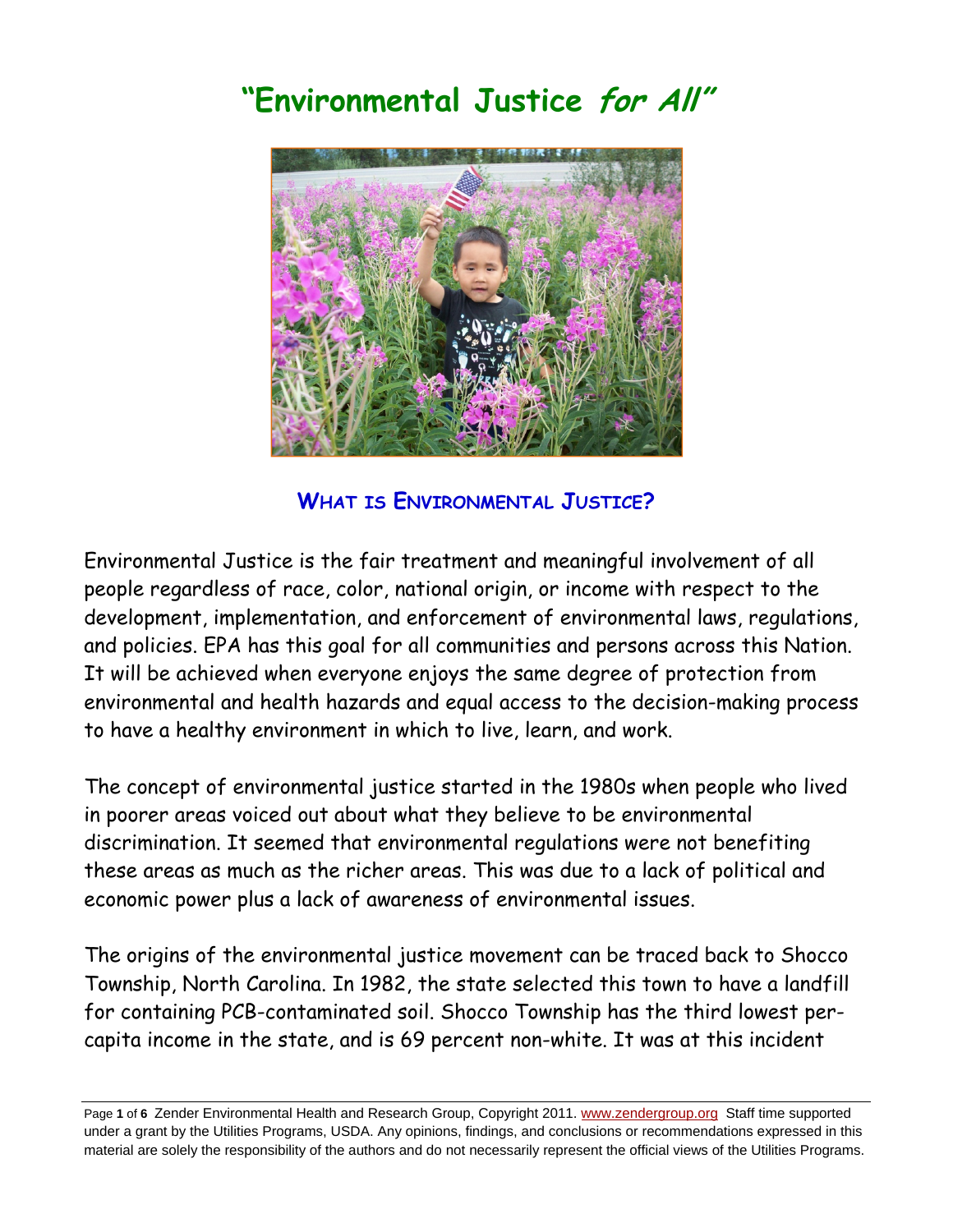that advocacy groups began claiming environmental racism, and the environmental justice movement was born.



Since then, there has been legislation passed that **mandates**  efforts to try to keep citizens informed. In 1986, the Community Right-to-Know Act was passed, which required industry to disclose information to the public on what chemicals are stored, used, and released in the area. In 1992, the Bush Administration

established the Office of Environmental Justice within the EPA.

In 1994, the Clinton Administration directed federal agencies to consider how their activities would negatively impact the environment of minority communities, including Tribal Communities.

## **ALASKA TRIBES ATTEND ENVIRONMENTAL JUSTICE SESSIONS**

At the 2011 Alaska Forum on the Environment (AFE) two environmental justice

sessions were held. In the first session, the Federal Interagency Working Group on Environmental Justice (IWG EJ) presented their current activities on coordination efforts on environmental justice and what strategies they are working on to address environmental justice issues in Tribal communities and other low-income minority communities across the nation -- specifically, how they will solicit increased public



and Tribal input into their action plan(s). The multiple federal agency presence at the AFE was one step towards meeting this goal; a goal which was set at the first ever White House Forum on Environmental Justice held this past December in Washington D.C.

The second session was set up for the IWG EJ to listen to the environmental concerns from Tribal communities in Alaska. Elders, Tribal Leaders and Tribal Environmental Staff took this opportunity to voice their environmental justice concerns, issues and recommendations. Also present at this session was Winona Wilson of the EPA who was tasked to bring Alaska's concerns directly to Lisa Jackson, the EPA Administrator. The next sections list the issues brought up at AFE 2011 EJ sessions.

Page **2** of **6** Zender Environmental Health and Research Group, Copyright 2011. www.zendergroup.org Staff time supported under a grant by the Utilities Programs, USDA. Any opinions, findings, and conclusions or recommendations expressed in this material are solely the responsibility of the authors and do not necessarily represent the official views of the Utilities Programs.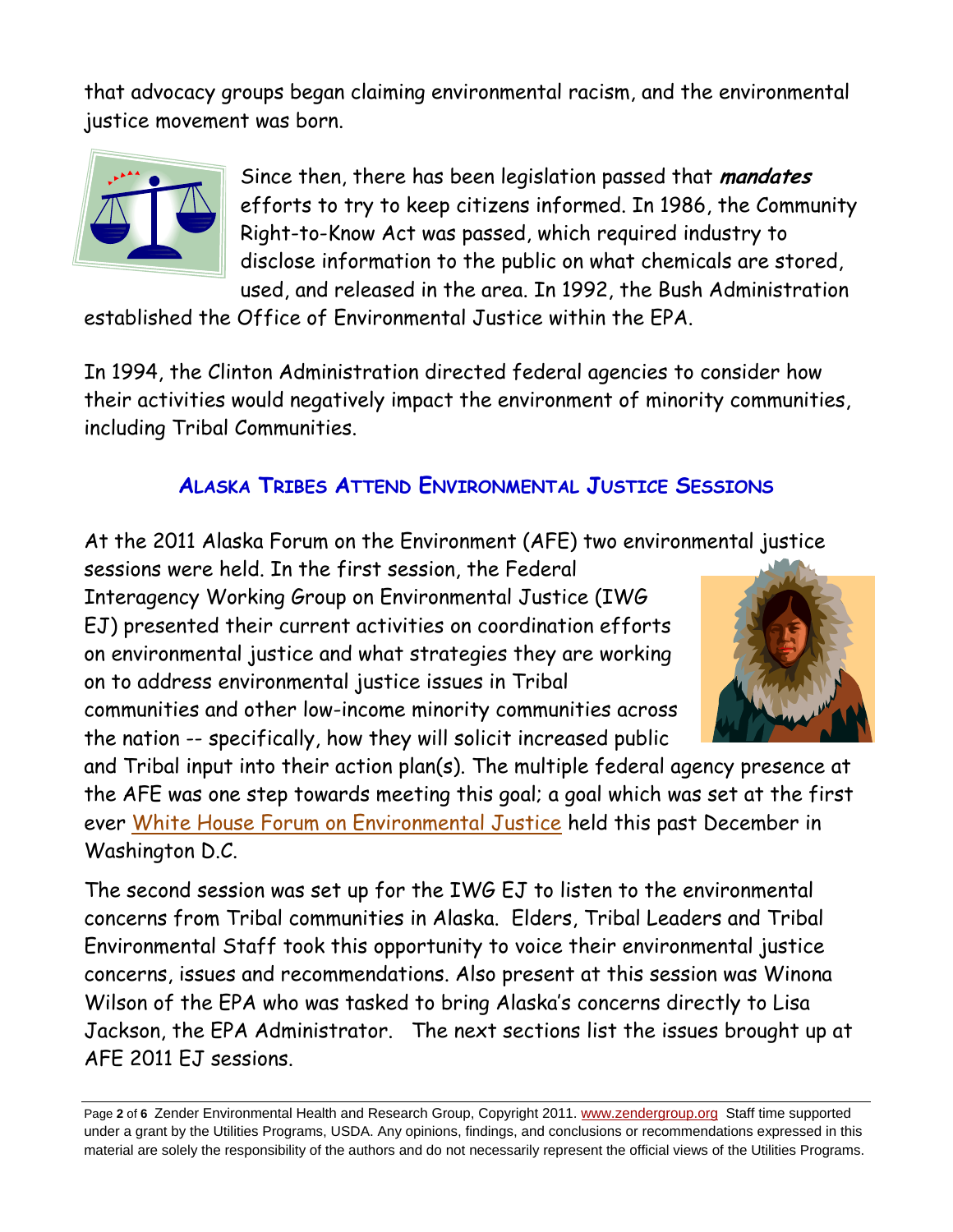### **ALASKA TRIBES SPEAK UP FOR ENVIRONMENTAL JUSTICE ON 4 MAJOR ISSUES**

## **1. Children's Health:**

- Children are more vulnerable to environmental exposures, as they are still developing.
- Children experience more frequent exposure to environmental contaminants.
- Need to consider social and economic impacts on individual families.



**Young people walking on beach in Hooper Bay. We need to protect our beaches and waterways for all generations to come…doing this is Environmental Justice.**

## **2. Subsistence:**



**Gathering greens from the tundra.** 

- Alaska Tribes need to be at the table where decisions are made in regards to subsistence.
- Need contaminant source identification as it relates to potential health effects.
- Need to coordinate better on consultation efforts.
- **Accept traditional knowledge as a more valid source of information.**
- System for monitoring fish to better identify and resolve location of problem.

Page **3** of **6** Zender Environmental Health and Research Group, Copyright 2011. www.zendergroup.org Staff time supported under a grant by the Utilities Programs, USDA. Any opinions, findings, and conclusions or recommendations expressed in this material are solely the responsibility of the authors and do not necessarily represent the official views of the Utilities Programs.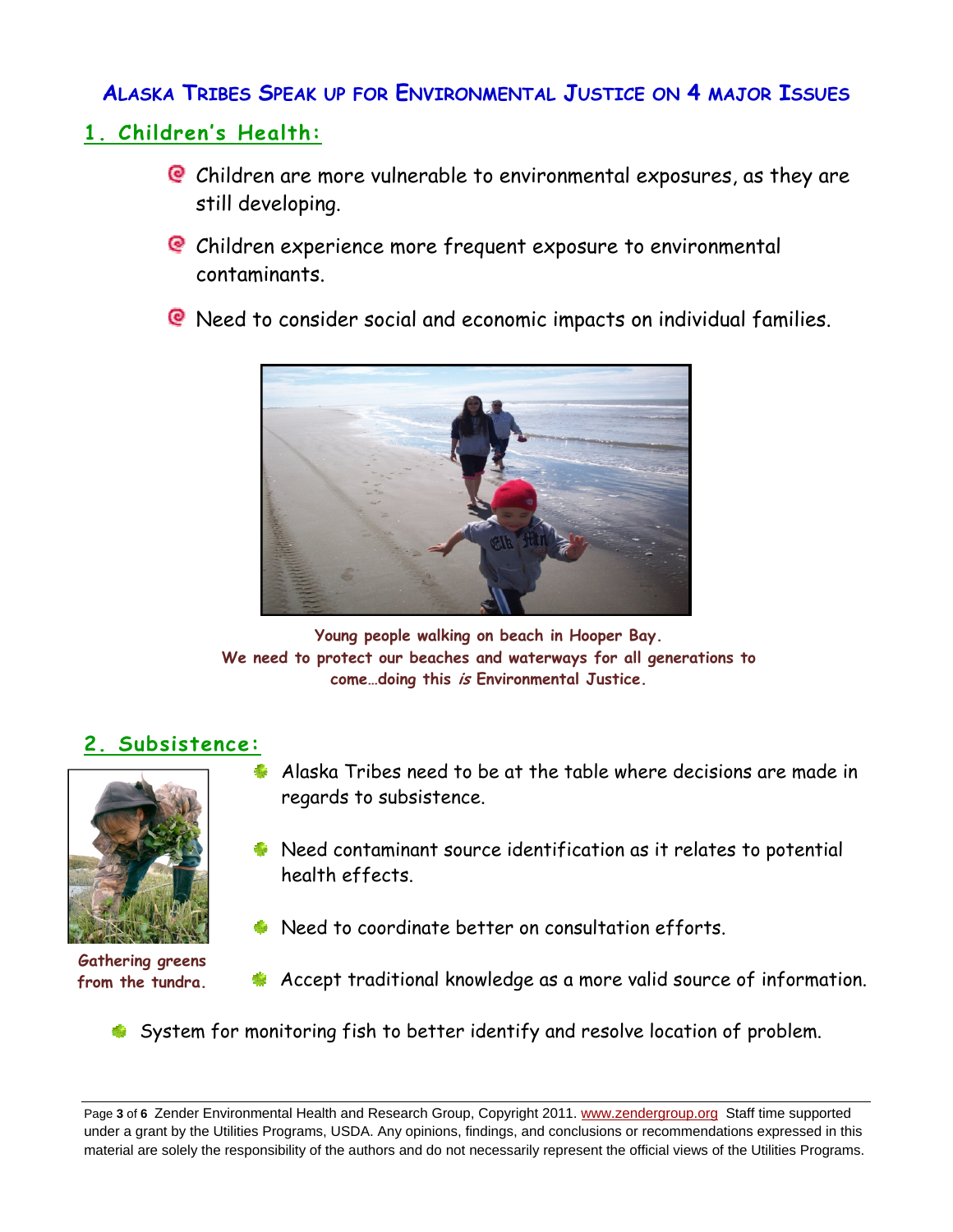## **3. Contaminants:**

- Need technical assistance to understand documents/data.
- Communication should be translated into action/accountability.
- Bring people to the table early and often.
- Need better diagnosis and treatment for environmental health effects (regardless of the source of contamination).
- Clean up known contamination with consideration of health and community welfare (cultural traditions) in assessing and cleaning up the site.



**Hazardous wastes should be covered and stored off the ground. Showing a funding agency that you limited or no safe areas to store your oil and antifreeze drums can help to receive funding for a hazardous waste storage shed.**

#### **4. Resource Extraction:**

- Clean water consider that water also provides a spawning habitat
- Resource extraction threatens traditions.
- Need to consider catastrophic effects on subsistence, culture, and way of life.
- If development occurs, Tribes need to be in a position to conduct monitoring.



Page **4** of **6** Zender Environmental Health and Research Group, Copyright 2011. www.zendergroup.org Staff time supported under a grant by the Utilities Programs, USDA. Any opinions, findings, and conclusions or recommendations expressed in this material are solely the responsibility of the authors and do not necessarily represent the official views of the Utilities Programs.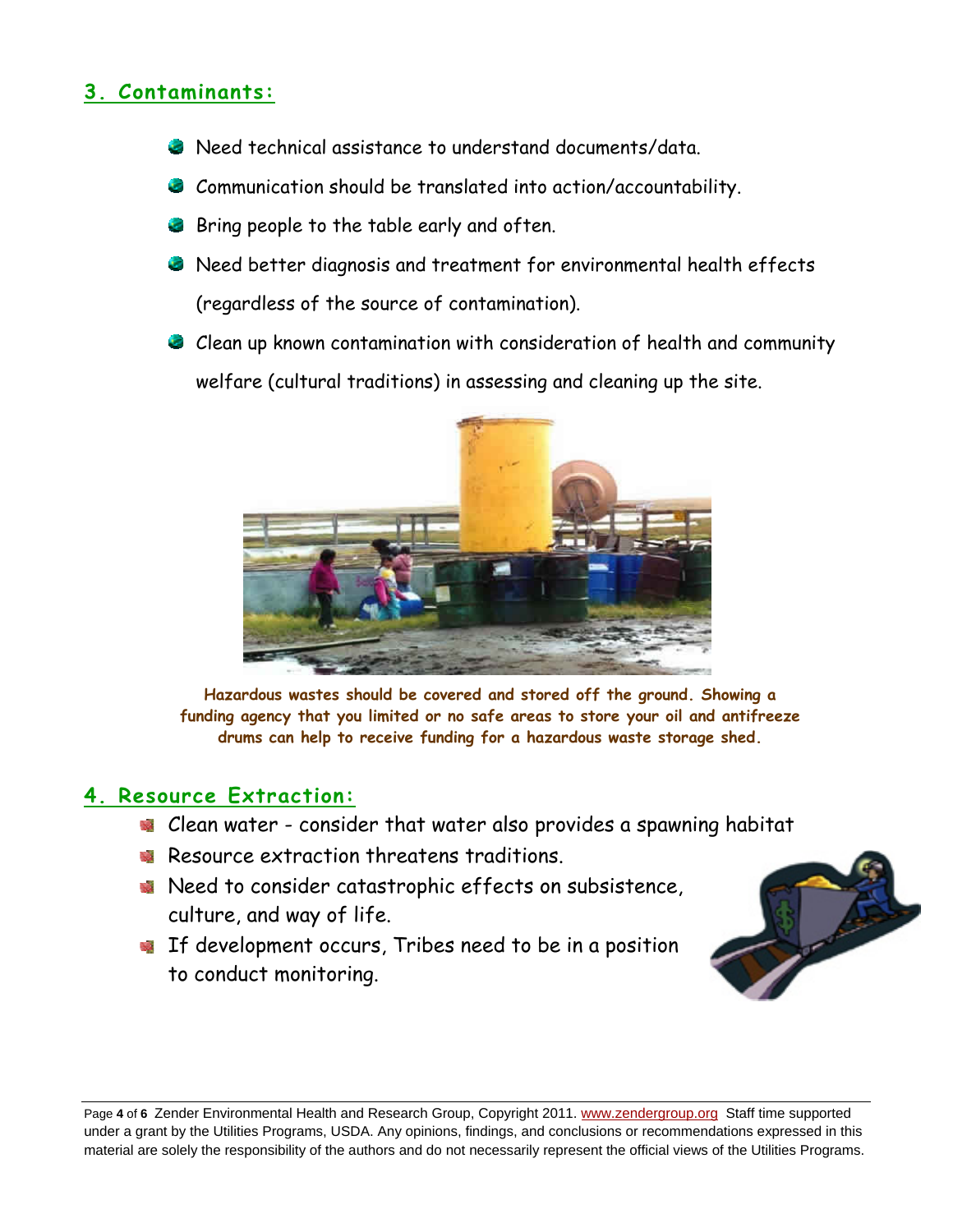# **RECOMMENDATIONS MADE BY AK TRIBES AT THE AFE 2011 EJ SESSIONS TO MEET THESE ISSUES:**

- **Environmental studies/testing are needed, and these studies should** incorporate traditional knowledge, be culturally relevant, focus on vulnerable populations and age groups, and specifically explore health effects as they relate to contaminants, subsistence foods, and climate change.
- For new developments and resource extraction, environmental and public health baseline studies are needed, as well as ongoing human and environmental health surveillance.



- **When creating policies, programs, or research studies, consider social,** economic, human health, and cultural factors and, in particular, cumulative impacts.
- \* Communities need to see action as a result of their participation; meaningful involvement should be followed by tangible government accountability.
- **\*** Capacity building resources are needed. For example, data needs to be made accessible at local level, resources should be allocated to Tribes to do their own monitoring, and technical assistance should be provided to communities to understand and use data, tools, and policies.
- Ensure that all communities have clean air, water, food, and adequate sanitation systems.



**\*** Protect subsistence food systems by including indigenous communities in decision‐making and considering the potential disproportionate impacts of policies, programs, and developments on Alaska Native Villages.

\* Government agencies need to better streamline their processes and coordinate services internally and externally.

Page **5** of **6** Zender Environmental Health and Research Group, Copyright 2011. www.zendergroup.org Staff time supported under a grant by the Utilities Programs, USDA. Any opinions, findings, and conclusions or recommendations expressed in this material are solely the responsibility of the authors and do not necessarily represent the official views of the Utilities Programs.